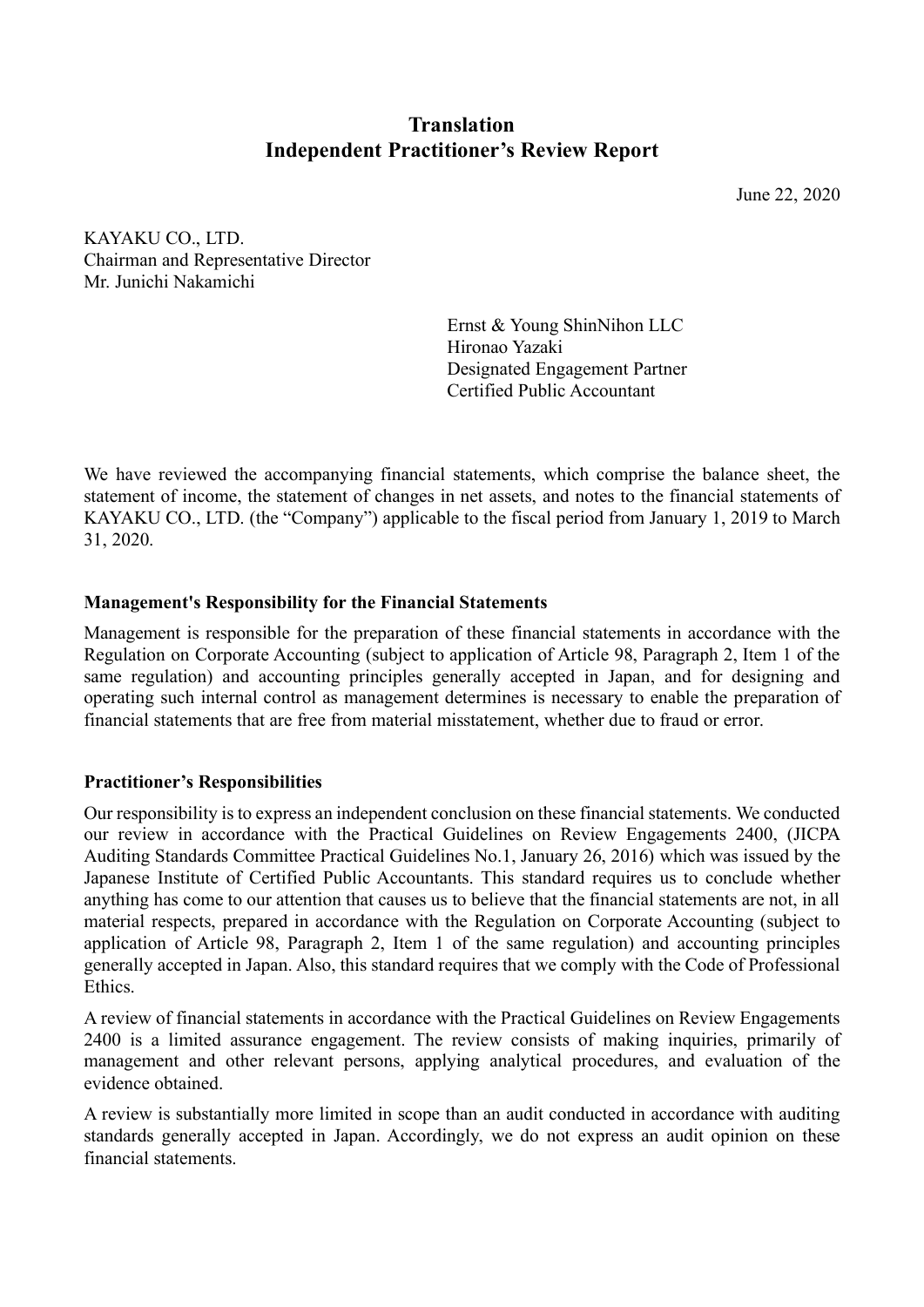## **Conclusion**

Based on our review, nothing has come to our attention that causes us to believe that the accompanying financial statements are not prepared, in all material respects, in accordance with the Regulation on Corporate Accounting (subject to application of Article 98, Paragraph 2, Item 1 of the same regulation) and accounting principles generally accepted in Japan.

## **Conflicts of Interest**

We have no interest in the Company which should be disclosed in accordance with the Certified Public Accountants Act.

Notes to the Readers of Independent Practitioner's Review Report This is an English translation of the Independent Practitioner's Review Report as required by the Companies Act of Japan for the conveniences of the reader.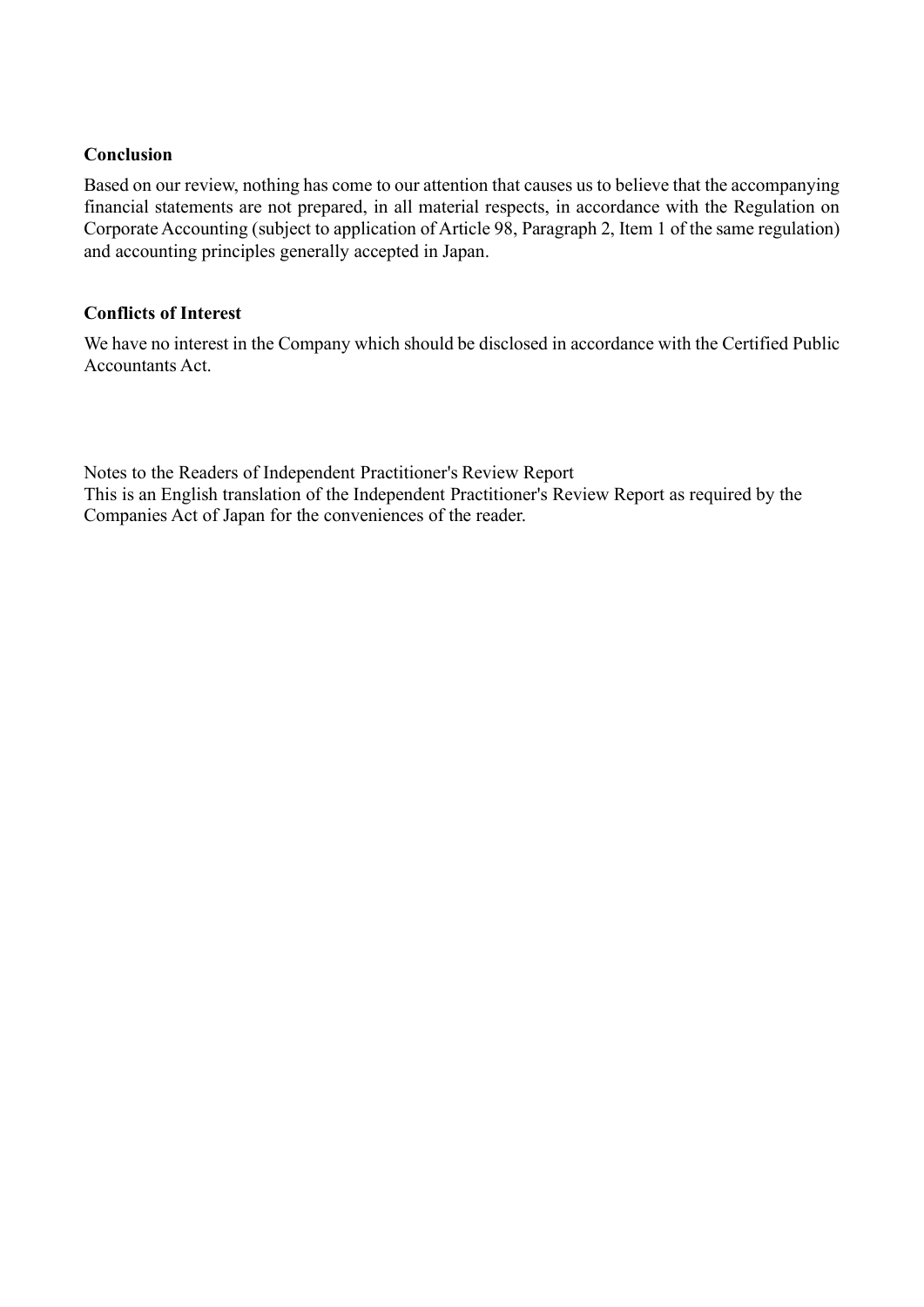# KAYAKU CO.,LTD.

### KAYAKU CO.,LTD.

### Balance Sheet as of March 31,2020

|                                          | (Unit : Japanese yen) |
|------------------------------------------|-----------------------|
| Asset                                    |                       |
| <b>Current Assets</b>                    |                       |
| Cash and Deposits                        | 219,165,188           |
| <b>Trade Receivable</b>                  | 1,060,570,635         |
| Accounts Receivable Other                | 22,100,235            |
| Inventories                              | 853,894,275           |
| <b>Prepaid Expenses</b>                  | 2,423,107             |
| Advance Payment                          | 29,323,168            |
| <b>Total Current Assets</b>              | 2,187,476,608         |
| <b>Non-Current Assets</b>                |                       |
| <b>Property and Equipment</b>            |                       |
| <b>Buildings</b>                         | 3,882,308,359         |
| Machinery & Equipment                    | 2,544,482,489         |
| Office Equipments & Other                | 507,583,555           |
| Construction in progress                 | 40,392,815            |
| <b>Accumulated Depreciation</b>          | (4,700,007,167)       |
| Land                                     | 531,500,700           |
| <b>Total Property and Equipment</b>      | 2,806,260,751         |
| <b>Intangible Assets</b>                 | 8,069,987             |
| <b>Other Assets</b>                      |                       |
| <b>Security Deposits</b>                 | 550,000               |
| Deferred tax assets                      | 76,615,822            |
| <b>Total Other Assets</b>                | 77,165,822            |
| <b>Total Non-Current Assets</b>          | 2,891,496,560         |
| <b>Total Assets</b>                      | 5,078,973,168         |
| Liabilities                              |                       |
| <b>Current Liabilities</b>               |                       |
| <b>Trade Payable</b>                     | 344,002,021           |
| Accounts Payable Other                   | 519,744,182           |
| Short Term Loan (to PPH)                 | 900,000,000           |
| <b>Accrued Expenses</b>                  | 27,279,557            |
| Consumption tax payable                  | 84,570,400            |
| Deposits received                        | 5,618,642             |
| <b>Provision for Bonus</b>               | 62,001,950            |
| <b>Total Current Liabilities</b>         | 1,943,216,752         |
| <b>Non-Current Liabilities</b>           |                       |
| <b>Asset Retirement Obligation</b>       | 9,700,000             |
| <b>Provision for Retirement Benefits</b> | 104,354,230           |
| <b>Total Non-Current Liabilities</b>     | 114,054,230           |
| <b>Total Liability</b>                   | 2,057,270,982         |
| Equity                                   |                       |
| Equity                                   |                       |
| Share Capital                            | 110,000,000           |
| Capital surplus and Retained earning     | 2,911,702,186         |
| <b>Total Equity</b>                      | 3,021,702,186         |
| <b>Total Liabilities and Equity</b>      | 5,078,973,168         |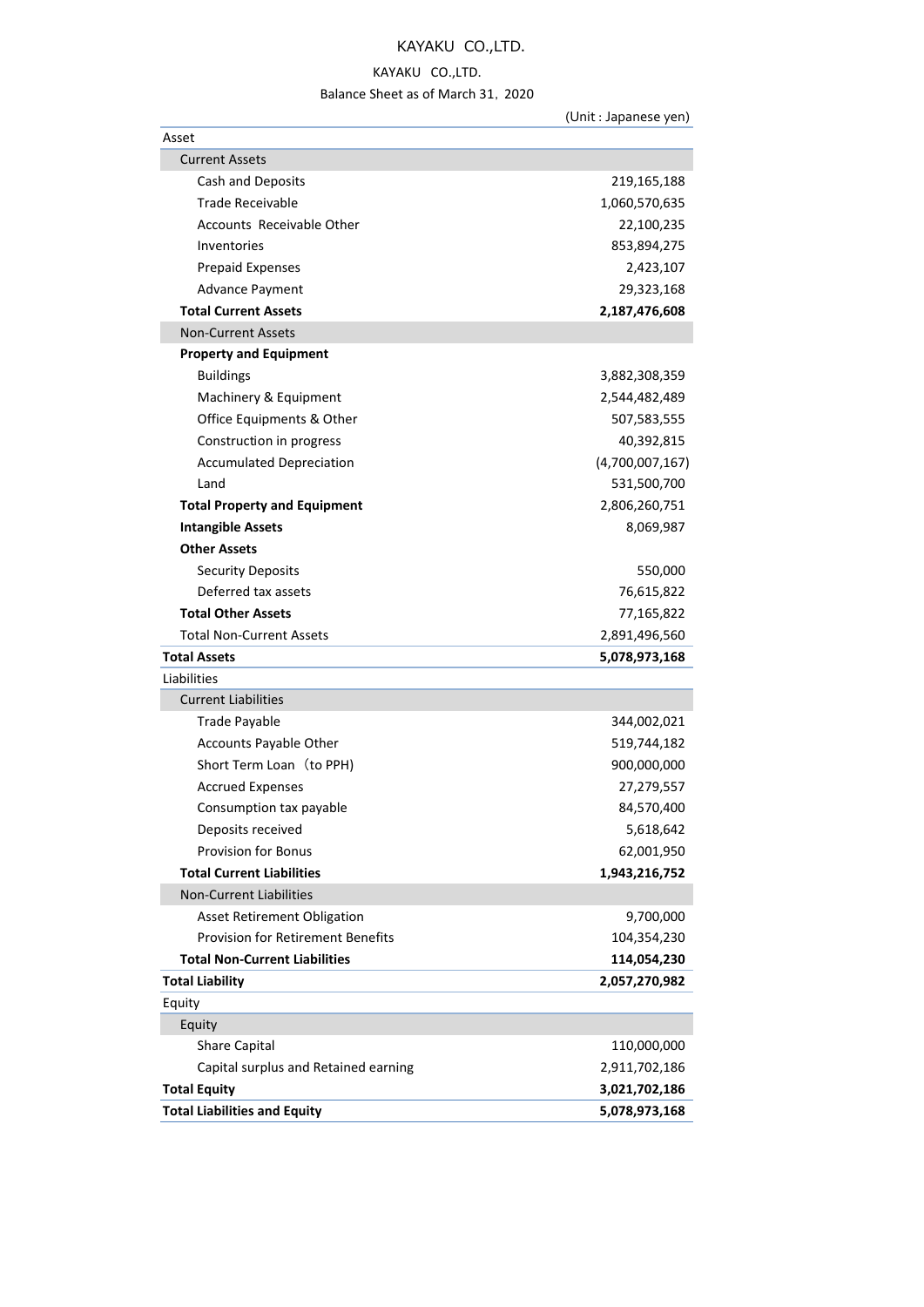## KAYAKU CO.,LTD.

Profit & Loss Statement for the period ended March 31,2019-2020 (Jan-Mar)

(Unit : Japanese yen)

| <b>Product Sales</b>                               |            | 5,952,140,952  |
|----------------------------------------------------|------------|----------------|
| <b>Cost of Product Sales</b>                       |            | 5,461,723,936  |
| <b>Gross Profit</b>                                |            | 490,417,016    |
| Selling, General and Administrative Expenses       |            |                |
| Personnel expenses                                 |            | 282,380,981    |
| Depreciation and Amortization                      |            | 15,890,542     |
| Other                                              |            | 196,862,614    |
| Total Selling, General and Administrative Expenses |            | 495,134,137    |
| <b>Operating Profit</b>                            |            | (4,717,121)    |
| Non-Operating Income                               |            |                |
| Interest Income                                    | 14         |                |
| Foreing Exchange Gain                              | 607,659    |                |
| Miscellaneous Income                               | 32,869,442 |                |
| <b>Total Non-Operating Income</b>                  |            | 33,477,115     |
| <b>Non-Operating Expenses</b>                      |            |                |
| <b>Interest Expense</b>                            | 3,297,051  |                |
| <b>Total Non-Operating Expense</b>                 |            | 3,549,914      |
| <b>Ordinary Profit</b>                             |            | 25,210,080     |
| <b>Extraordinary Loss</b>                          | 19,575,835 |                |
| <b>Total Extaraordinary Loss</b>                   |            | 19,575,835     |
| <b>Profit before Income Tax</b>                    |            | 5,634,245      |
| Income Tax                                         |            | 33,590,138     |
| <b>Net Profit</b>                                  |            | (27, 955, 893) |
|                                                    |            |                |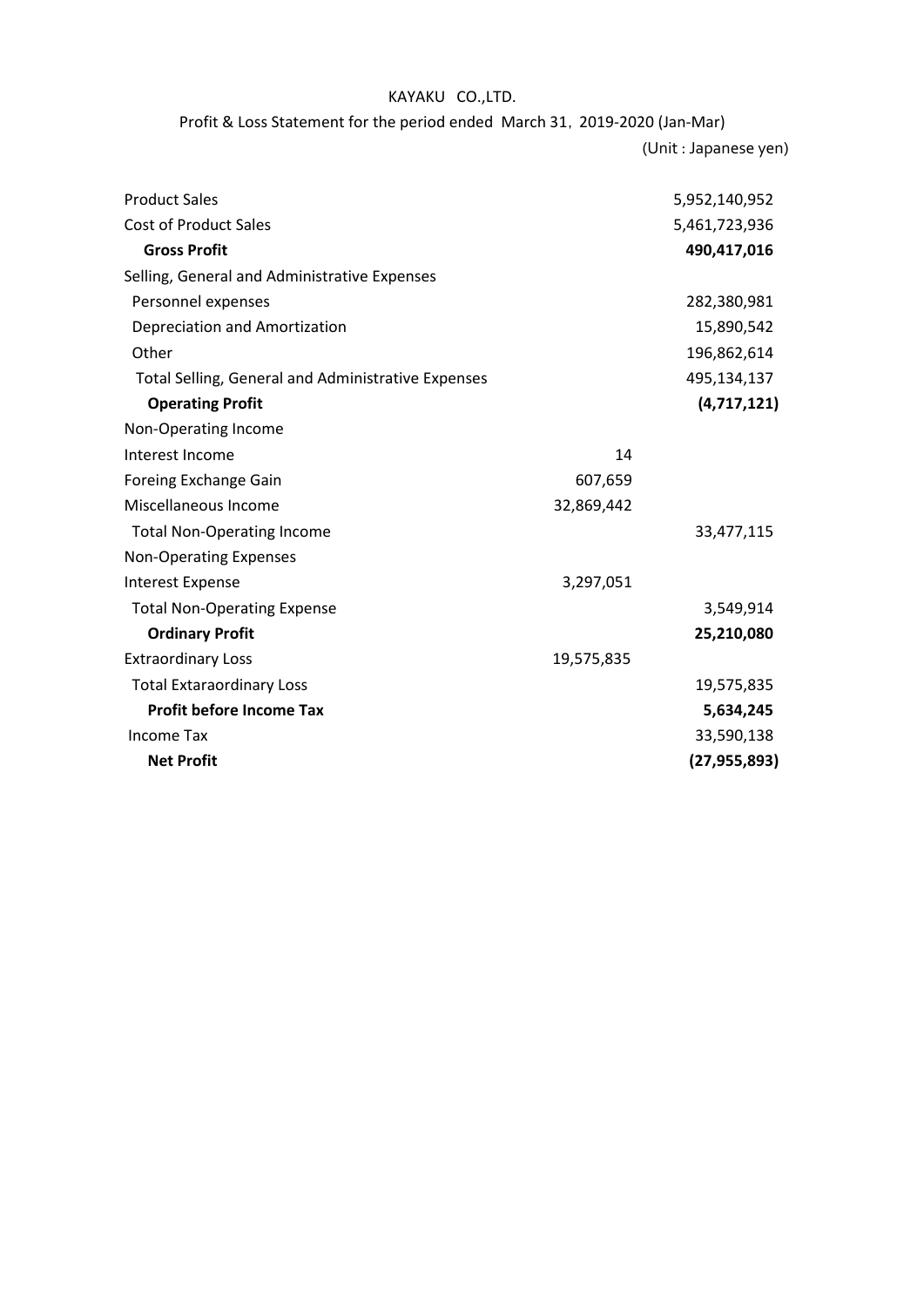## Statements of Shareholders' Equity

# KAYAKU CO.,LTD.

From January 1, 2019 To March 31, 2020

|                                          |               |                          |                                             | (Unit: Japanese yen)                 |
|------------------------------------------|---------------|--------------------------|---------------------------------------------|--------------------------------------|
|                                          |               | Capital Reserve          | <b>Retained Earrings</b>                    | <b>Total Shareholders'</b><br>Equity |
|                                          | Share Capital | Other Capital<br>Reserve | <b>Retained Earrings</b><br>brought forward |                                      |
| Balance at January 1, 2019               | 110,000,000   | 371,000,000              | 2,568,658,079                               | 3,049,658,079                        |
| changes of items during the period       |               |                          |                                             |                                      |
| Net Income (Loss)                        |               |                          | (27, 955, 893)                              | (27, 955, 893)                       |
| Total changes of items during the period | -             |                          | (27, 955, 893)                              | (27, 955, 893)                       |
| Balance at March 31st, 2020              | 110,000,000   | 371,000,000              | 2,540,702,186                               | 3,021,702,186                        |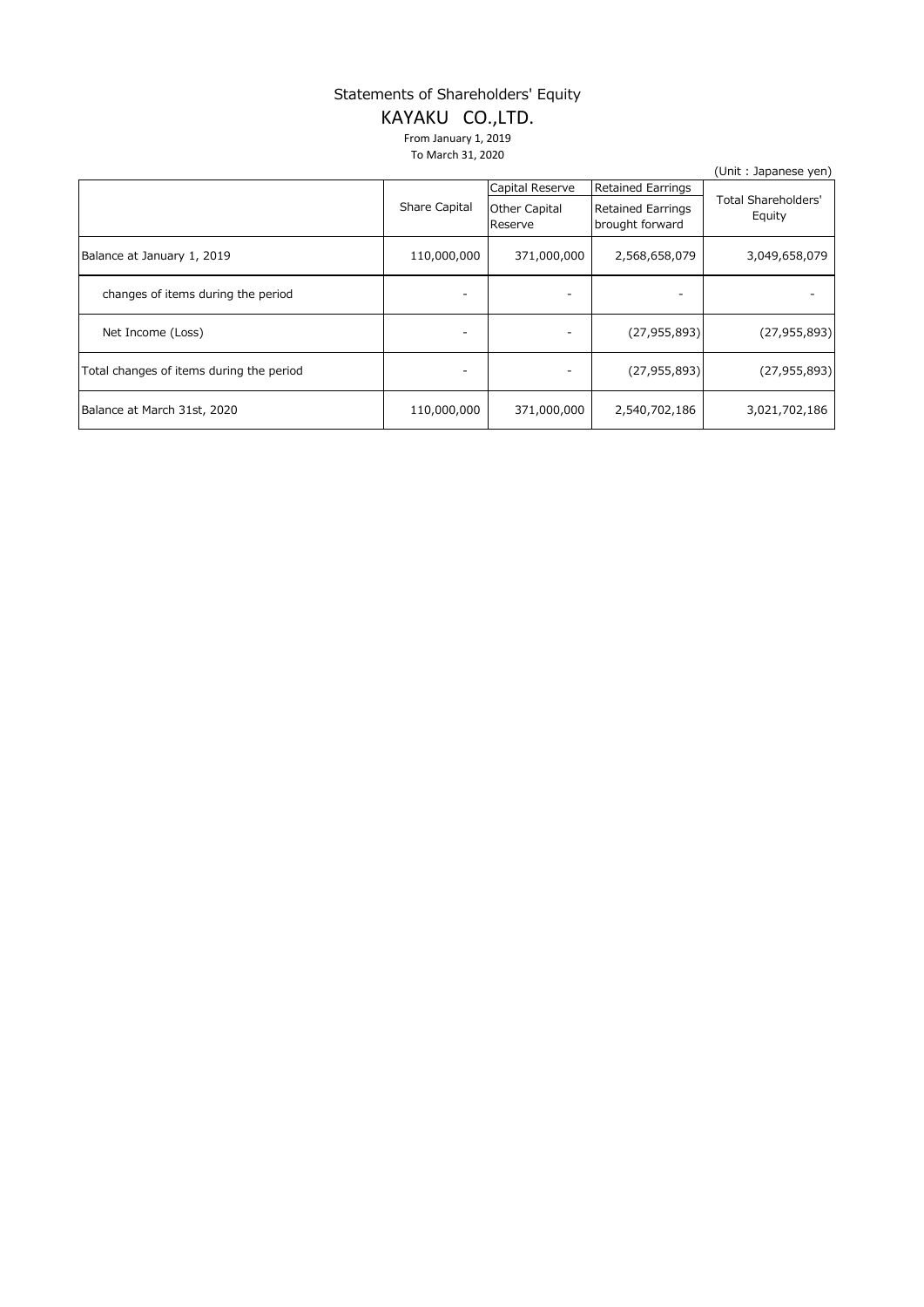### **Notes to Financial Statements**

### **(Summary of Significant Accounting Policies)**

(1) Inventories evaluation standard and evaluation method

Merchandise and finished products · · ·

|                           | Cost method based on the moving average method (For the balance sheet value,<br>the book value is written down based on the decline in profitability)  |
|---------------------------|--------------------------------------------------------------------------------------------------------------------------------------------------------|
| Work in progress $\cdots$ | Cost method based on the moving average method (For the balance sheet value,<br>the book value is written down based on the decline in profitability)  |
| Raw materials $\cdots$    | Cost method based on the moving average method (For the balance sheet)<br>value, the book value is written down based on the decline in profitability) |
| Supplies $\cdots$         | Final purchase cost method                                                                                                                             |

- (2) Depreciation method for fixed assets
	- ① Tangible fixed assets

The declining balance method is used. However, the straight-line method is applied to buildings (excluding equipment attached to buildings) acquired after April 1998 and equipment and structures attached to buildings acquired after April 2016.

The main estimated useful lives are as follows.

| <b>Building</b>               | 3 to 38 years |
|-------------------------------|---------------|
| <b>Structures</b>             | 7 to 42 years |
| Machinery and equipment       | 2 to 16 years |
| Vehicles                      | 4 years       |
| Tools, furniture and fixtures | 2 to 15 years |

② Intangible fixed assets

The straight-line method is used. Software for internal use is amortized by the straight-line method over the usable period within the company (5 years).

### (3) Provisions

#### Provision for bonuses

In order to cover the payment of bonuses to employees, the amount is calculated based on the expected payment amount.

### ① Provision for retirement benefits

To prepare for employees' retirement benefits, the transfer amount to the external and SME retirement allowance mutual aid system is deducted from the required payment amount.

② Provision for environmental measures

To prepare for the disposal of PCB (polychlorinated biphenyl) waste, the estimated amount of disposal costs is recorded.

#### (4) Consumption tax

Taxable transactions are recorded at amounts exclusive of consumption taxes.